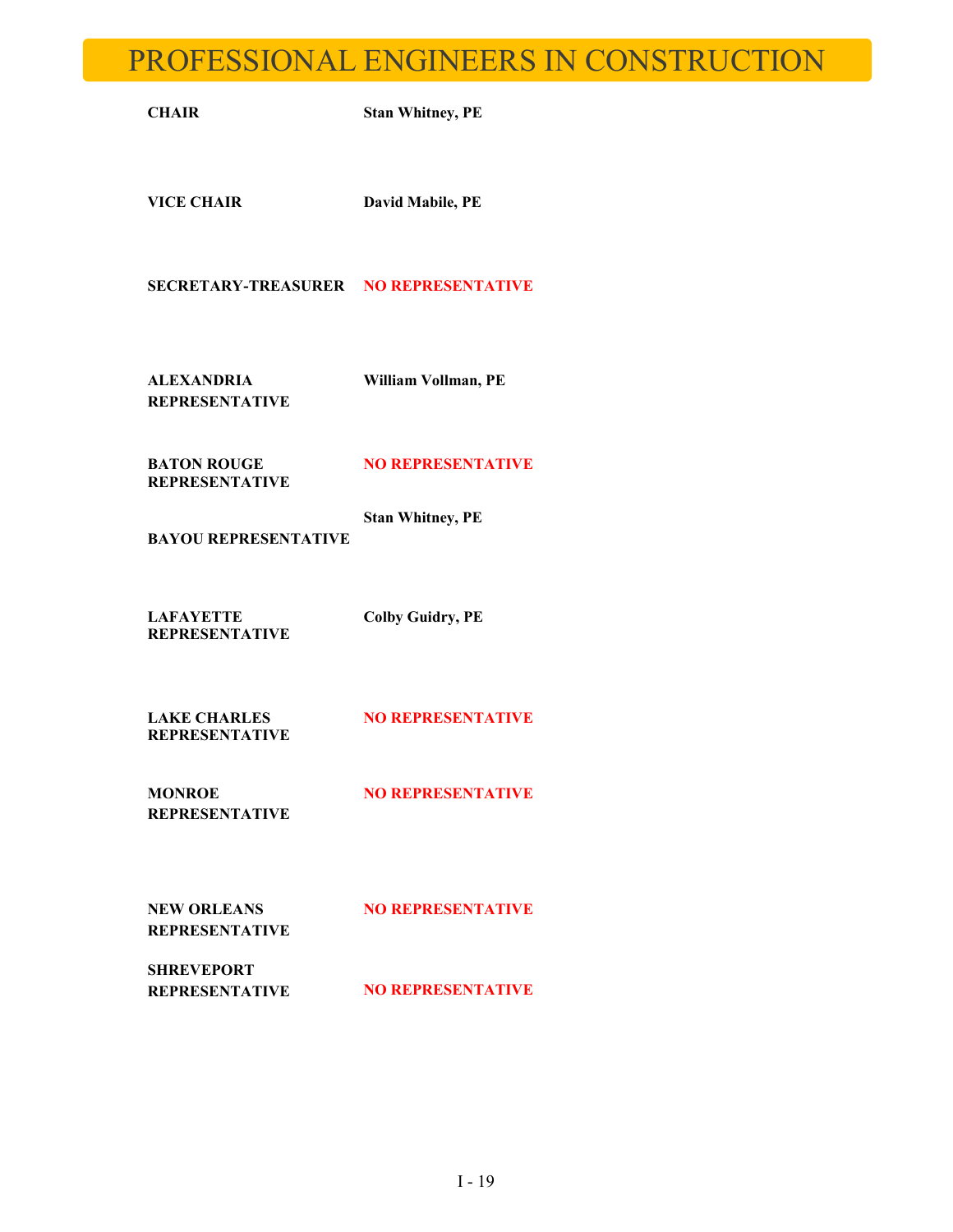### **PROFESSIONAL ENGINEERS IN CONSTRUCTION (PEC)**

Bylaw 10 of the LES Constitution and Bylaws covers the Practice Division concepts.

The objectives of the PEC Division are to concern itself with advancement of the public welfare and matters of mutual welfare of engineers in construction in their service to the public by:

- a. Activities related to development of public policy.
- b. Establishment and maintenance of high standards of competence and ethical conduct.
- c. Strengthen the role of engineers in construction in support of the free enterprise system.
- d. Cultivation of public appreciation of the work of the engineer in construction.
- e. Promotion of professional development and economic advancement.
- f. Improvement of Engineer-Management relationships.
- g. Encouragement of participation in community and civic affairs.
- h. Presenting the viewpoint of the engineer in construction to other Practice Divisions and Committees of the Society, relative to policy, contract documents, ethics, advertising, bid conditions and insurance.

The PEC Division prepares and maintains its own Rules of Operation and Procedures.

The Chairman of the Nominating Committee for filling vacancies on the Louisiana Engineers' Selection Board is rotated annually among LES Practice Divisions in accordance with the policy enclosed (Appendix 4).

The Liaison with the State Board of Registration Committee will determine area of practice for replacement of members to the Louisiana Professional Engineering and Land Surveying Board (LAPELS) and contact the appropriate Practice Division for nominations. Guidelines for Selecting Nominees to the Board of Registration are enclosed (Appendix 5).

The PEC Chair should adhere to Appendix l, Policy on Committee Continuity.

**It is the responsibility of the incoming Chair to prepare the agenda and chair the meetings for the Planning Conference and the Annual Meeting as well as any other official meetings of the Division.**

**The outgoing Chair should open the meetings at the Planning Conference and officially turn the gavel over to the new Chair.**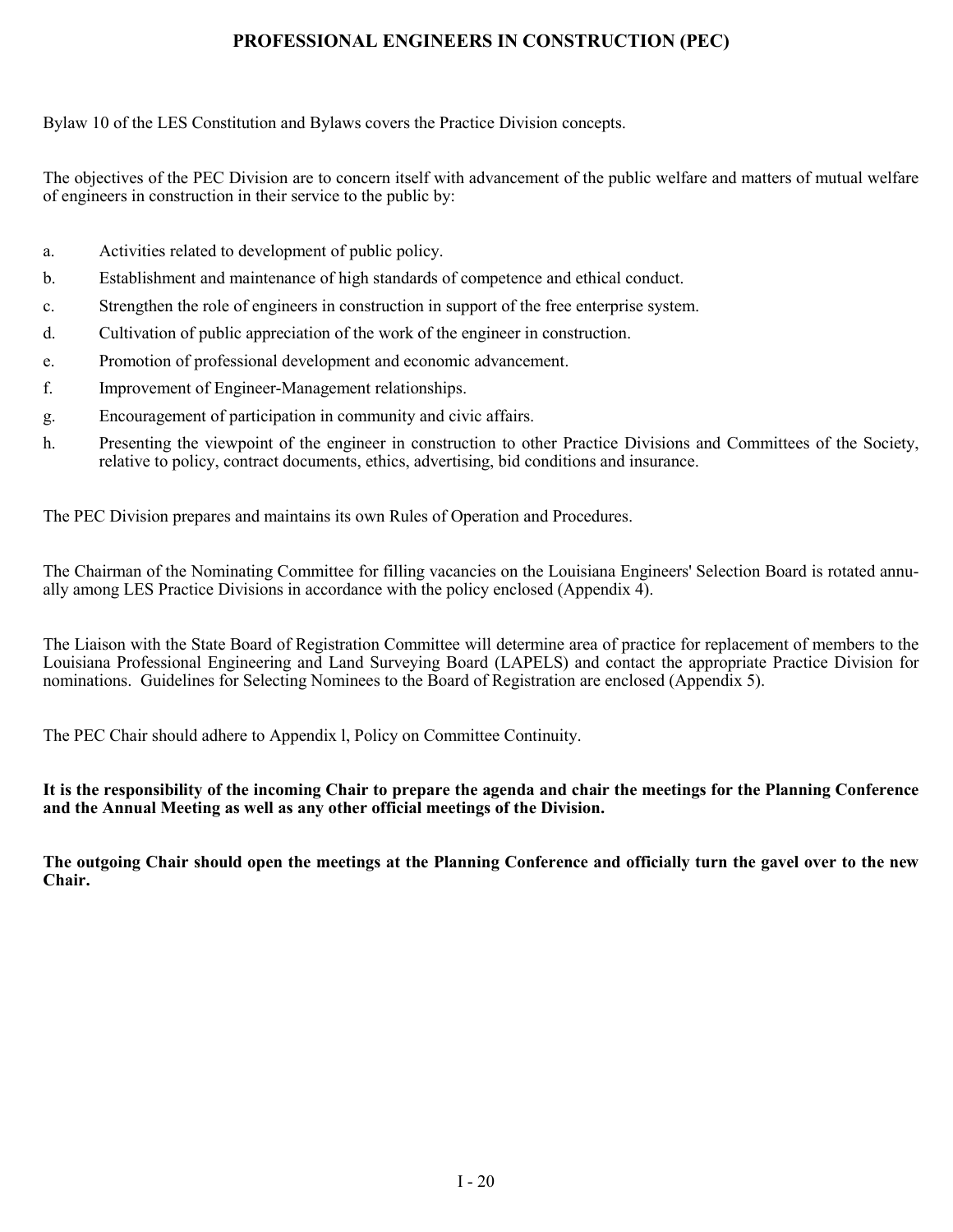# PROFESSIONAL ENGINEERS IN EDUCATION

**CHAIR Jeff Pike. PE VICE CHAIR Reginald Jeter, PE SECRETARY-TREASURER Dr. June Schneider, PE ALEXANDRIA REPRESENTATIVE NO REPRESENTATIVE BATON ROUGE REPRESENTATIVE NO REPRESENTATIVE BAYOU REPRESENTATIVE NO REPRESENTATIVE**

**LAFAYETTE REPRESENTATIVE NO REPRESENTATIVE**

**LAKE CHARLES REPRESENTATIVE** **Theodore H. Thompson, PE**

**MONROE REPRESENTATIVE** **Jeff Pike. PE**

**NEW ORLEANS REPRESENTATIVE** **Dr. Norma Jean Mattei, PE**

**SHREVEPORT REPRESENTATIVE**

#### **NO REPRESENTATIVE**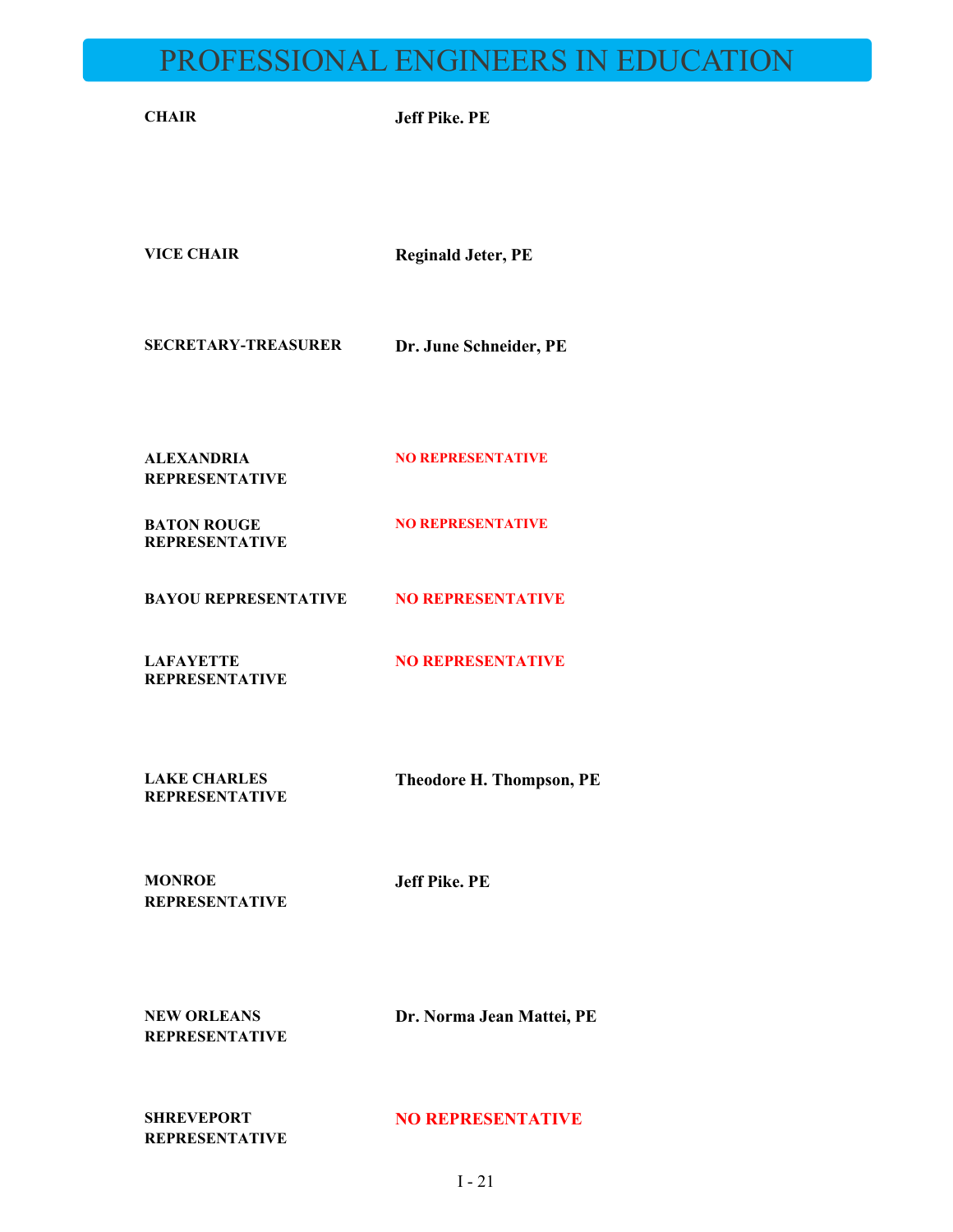### **PROFESSIONAL ENGINEERS IN EDUCATION (PEE)**

Bylaw 10 of the LES Constitution and Bylaws covers the Practice Division concepts.

The Professional Engineers in Education Practice Division provides a forum for professional engineers in education to be involved in meaningful discussions, in active involvement, and in seeking advise from professional engineers in education with respect to:

- a. Enhancement of the abilities of engineering educators to improve the quality and methods of presentation of engineering and engineering technology programs; promotion of continuing professional development and professional recognition of engineers in education; and advancement of the economic interests of professional engineers in education through sound employment practices and legislation.
- b. Stimulation of professional concepts, including professional registration, among engineering educators, and the active participation of engineering educators in LES and NSPE activities.
- c. Coordination with the American Society for Engineering Education, the Accreditation Board for Engineering and Technology, NSPE and other appropriate engineering organizations in matters affecting engineering education policies and practices.
- d. Representation of concerns of professional engineers in education with the LES Board of Direction.

The PEE Practice Division prepares and maintains its own Rules of Operation and Procedures.

The Chairman of the Nominating Committee for filling vacancies on the Louisiana Engineers' Selection Board is rotated annually among LES Practice Divisions in accordance with the policy enclosed (Appendix 4).

The Liaison with the State Board of Registration Committee will determine area of practice for replacement of members to the Louisiana Professional Engineering and Land Surveying Board (LAPELS) and contact the appropriate Practice Division for nominations. Guidelines for Selecting Nominees to the Board of Registration are enclosed (Appendix 5).

See Appendix 4 for involvement of practice divisions in the filling of vacancies on the Louisiana Engineers' Selection Board.

See Appendix 5 for the involvement of practice divisions in the filling of positions on the Louisiana Professional Engineering and Land Surveying Board (LAPELS).

The PEE Chair should adhere to Appendix 1, Policy on Committee Continuity.

### **It is the responsibility of the incoming Chair to prepare the agenda and chair the meetings held at the beginning of each new Administrative Year. The outgoing Chair is to open the meeting and turn over the meeting to the new Chair.**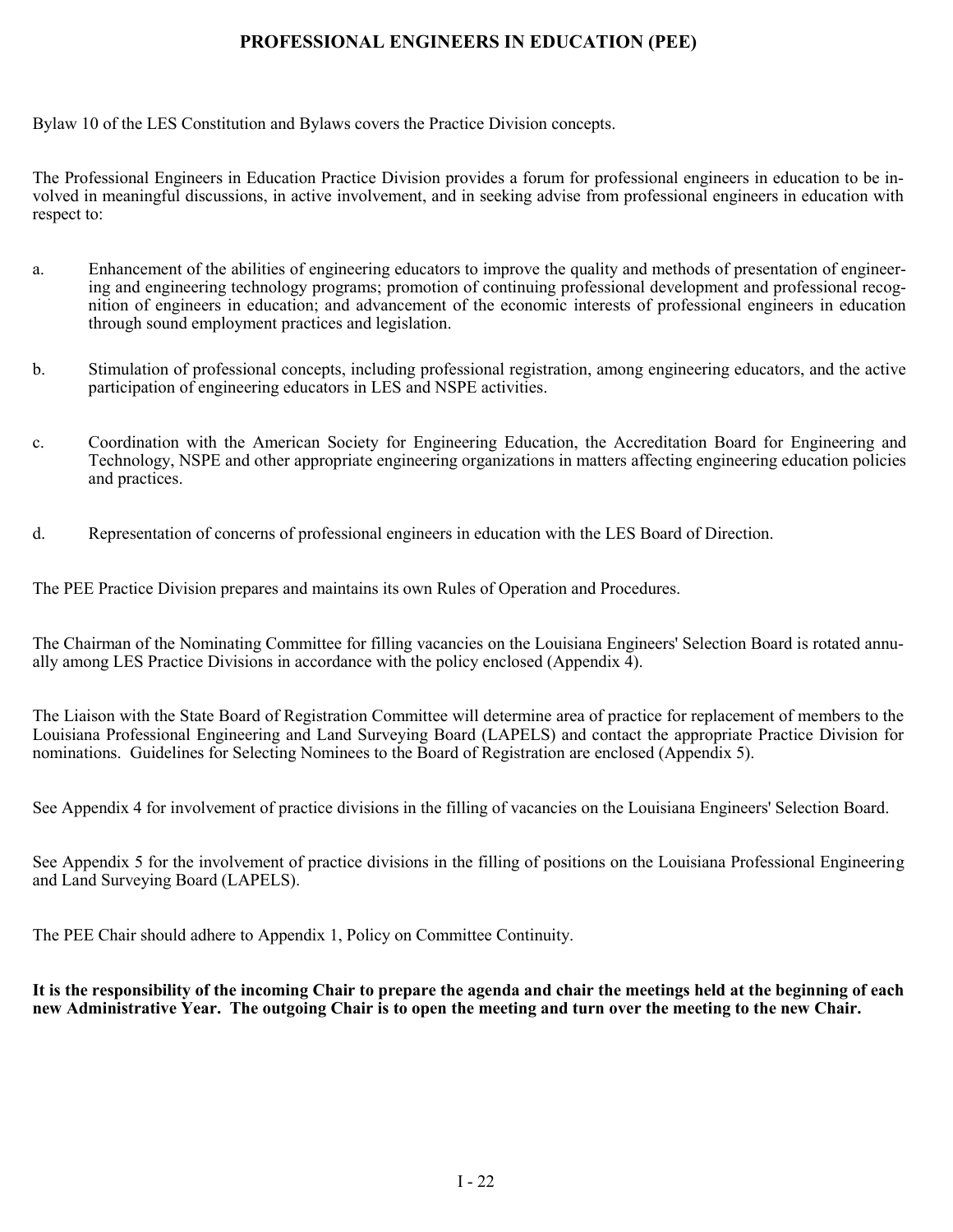# PROFESSIONAL ENGINEERS IN GOVERNMENT

|                                              | <u>I INUI EDDIUNAL ENUINEEND IN UU VEINNIELY</u> |
|----------------------------------------------|--------------------------------------------------|
| <b>CHAIR</b>                                 | Ali M. Mustapha, PE                              |
| <b>VICE CHAIR</b>                            | <b>Patrick Furlong, PE</b>                       |
| <b>SECRETARY-TREASURER</b>                   | Jim Ferguson, PE                                 |
| <b>ALEXANDRIA</b><br><b>REPRESENTATIVE</b>   | <b>James Monroe, PE</b>                          |
| <b>BATON ROUGE</b><br><b>REPRESENTATIVE</b>  | Jim Ferguson, PE                                 |
| <b>BAYOU REPRESENTATIVE</b>                  | Jacob Prosperie, PE                              |
| <b>LAFAYETTE</b><br><b>REPRESENTATIVE</b>    | <b>NO REPRESENTATIVE</b>                         |
| <b>LAKE CHARLES</b><br><b>REPRESENTATIVE</b> | <b>NO REPRESENTATIVE</b>                         |
| <b>MONROE REPRESENTATIVE</b>                 | <b>Kim Golden, PE</b>                            |
| <b>NEW ORLEANS</b><br><b>REPRESENTATIVE</b>  | David Gereighty, PE                              |
| <b>SHREVEPORT</b><br><b>REPRESENTATIVE</b>   | Ali M. Mustapha, PE                              |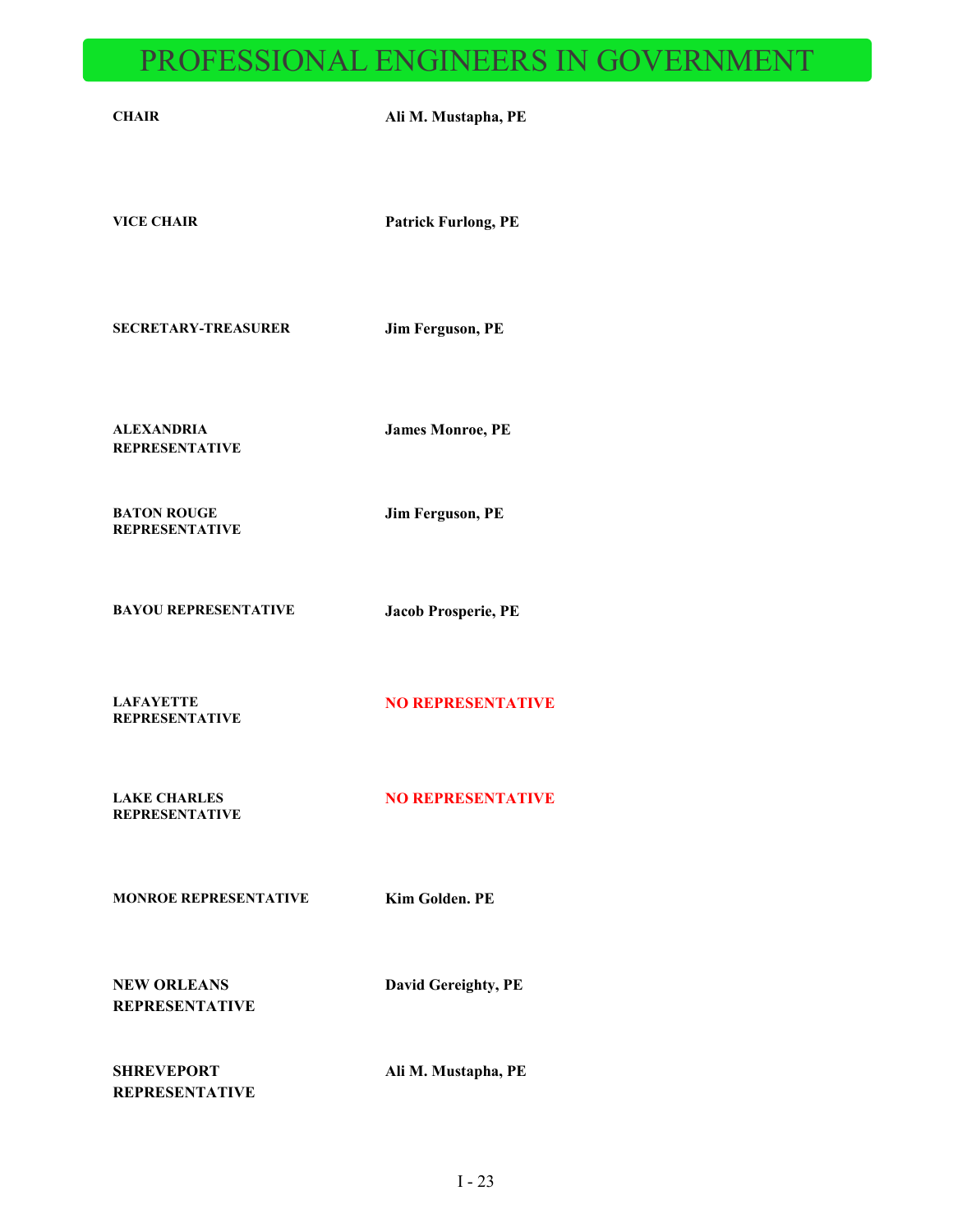### **PROFESSIONAL ENGINEERS IN GOVERNMENT (PEG)**

Bylaw 10 of the LES Constitution and Bylaws covers the Practice Division concepts.

The purpose of the Professional Engineers in Government Practice Division shall be to provide effective means for discussion and action on the part of members of the Division through the Louisiana Engineering Society, for the enhancement and betterment of professional recognition and status, conditions of employment and other matters of common welfare, placing service before profit, the standing of the profession before personal advantage, and the public welfare above all other considerations.

Some areas of involvement, there are others:

- a. Undertake positive measures to encourage registration by engineer employees of federal, state and local agencies, and educational institutions. Review alleged violations of the Louisiana Registration Law by governmental agencies and/ or their employees and submit findings and recommendations to the LES Board of Direction.
- b. Encourage the employment of professional engineers in engineering positions: also, the employment of adequate technical and clerical personnel to permit maximum utilization of professional talents and capabilities. Encourage the extension and strengthening of the application of merit system principles. Work for the expansion of practices, which encourage engineer employees to participate in professional and technical society activities.
- c. Review proposed labor legislation to determine whether or not adequate provision for separate status of professional employees has been made and submit findings and recommendations to the LES Board. Review proposed legislation pertaining to the classification of engineering positions and/or related salary schedules.

It is the policy of this Division to cooperate with NSPE in its programs for improving the professional and economic aspects of the engineering profession.

The Liaison with the State Board of Registration Committee will determine area of practice for replacements of members to the Louisiana Professional Engineering and Land Surveying Board (LAPELS) and contact the appropriate Practice Division for nominations. Guidelines for Selecting Nominees to the Board of Registration are enclosed (Appendix 5).

The Chairman of the Nominating Committee for filling vacancies on the Louisiana Engineers' Selection Board is rotated annually among LES Practice Divisions in accordance with policy enclosed (Appendix 4). The PEG Chair should adhere to Appendix 1, Policy on Committee Continuity.

**It is the responsibility of the incoming Chair to prepare the agenda and chair the meetings for the Planning Conference and the Annual Meeting as well as any other official meetings of the Division. The outgoing Chair should open the meeting at the Planning Conference and officially turn the gavel over to the new Chair.**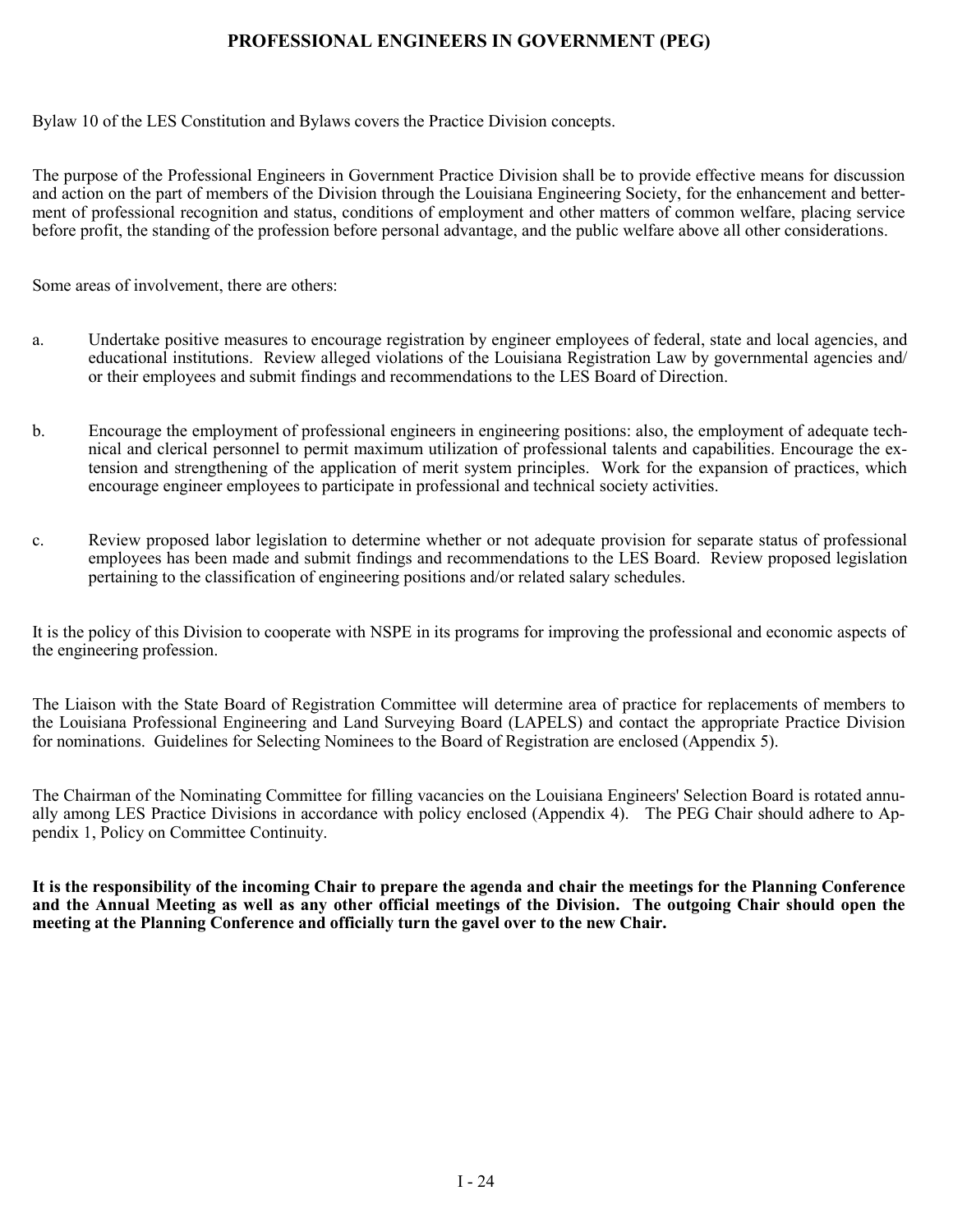## PROFESSIONAL ENGINEERS IN INDUSTRY

**CHAIR Jennifer Gemar, PE**

**VICE CHAIR Dennis Westgate, PE**

**SECRETARY-TREASURER Linda Bergeron, PE**

**ALEXANDRIA REPRESENTATIVE William Elliot, PE**

**BATON ROUGE REPRESENTATIVE NO REPRESENTATIVE**

**BAYOU REPRESENTATIVE NO REPRESENTATIVE**

**LAFAYETTE REPRESENTATIVE NO REPRESENTATIVE**

**LAKE CHARLES REPRESENTATIVE NO REPRESENTATIVE**

**MONROE REPRESENTATIVE NO REPRESENTATIVE** 

**NEW ORLEANS REPRESENTATIVE** **Craig Dooley, PE**

**SHREVEPORT REPRESENTATIVE NO REPRESENTATIVE**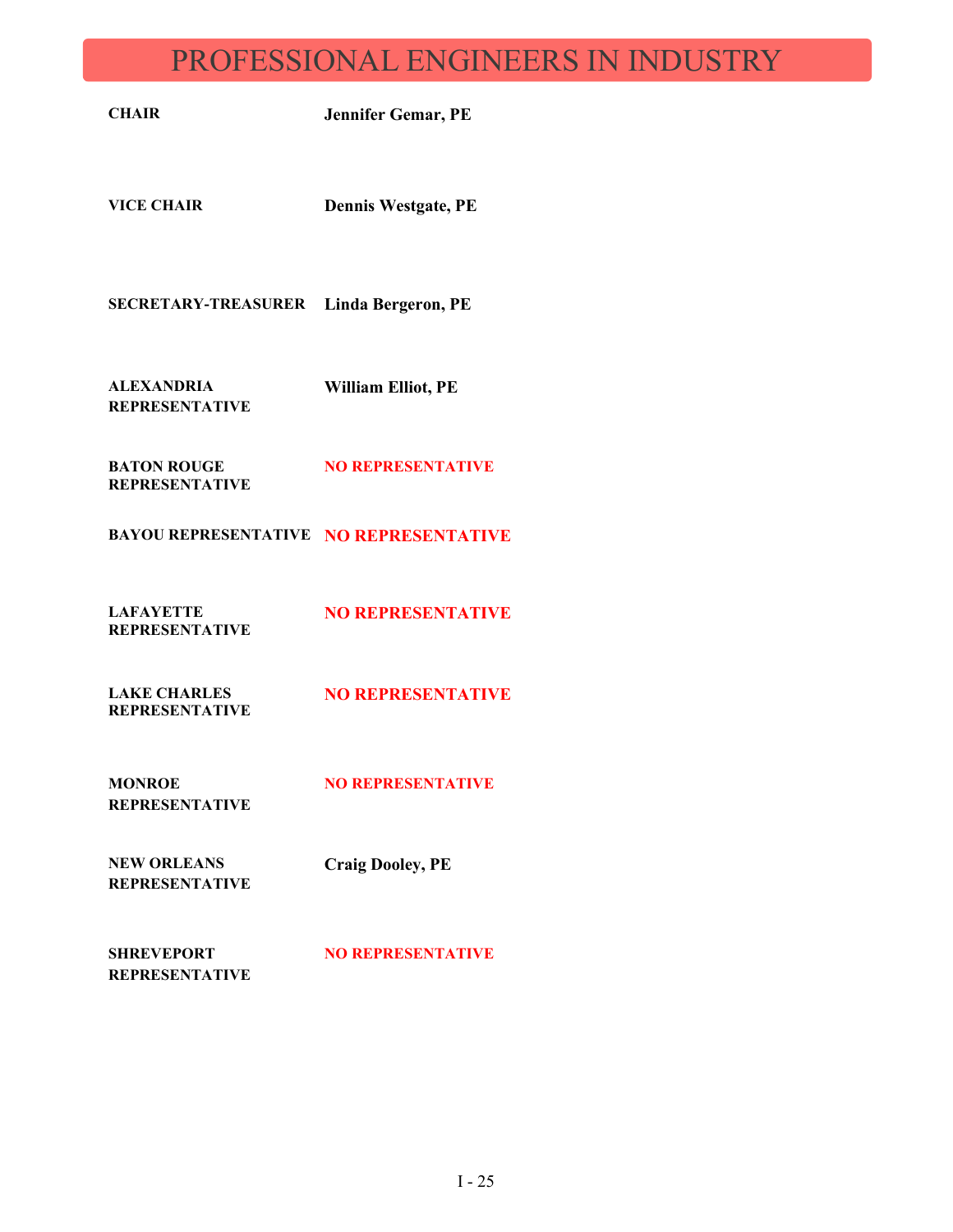### **PROFESSIONAL ENGINEERS IN INDUSTRY (PEI)**

Bylaw 10 of the LES Constitution and Bylaws covers the Practice Division concepts.

The purpose of the Professional Engineers in Industry Practice Division shall be to provide effective means for discussion and action on the part of members of the Division, through the Louisiana Engineering Society, to improve the climate in which engineers practice their profession in industry so that the engineering needs of the public will be effectively met, and the professional, social and economic interests of the engineer in industry are enhanced.

It is the policy of this Division to cooperate with the Professional Engineers in Industry Division of NSPE in its program of improving the professional and economic aspects of the engineering profession.

The PEI Division prepares and maintains its own Rules of Operation and Procedures.

The Chairman of the Nominating Committee for filling vacancies on the Louisiana Engineers' Selection Board is rotated annually among LES Practice Divisions in accordance with the policy enclosed (Appendix 4).

The Liaison with the State Board of Registration Committee will determine area of practice for replacement of members to the Louisiana Professional Engineering and Land Surveying Board (LAPELS) and contact the appropriate Practice Division for nominations. Guidelines for Selecting Nominees to the Board of Registration are enclosed (Appendix 5).

The PEI Chair should adhere to Appendix 1, Policy on Committee Continuity.

**It is the responsibility of the incoming Chair to prepare the agenda and chair the meetings for the Planning Conference and the Annual Meeting as well as any other official meetings of the Division.**

**The outgoing Chair should open the meeting at the Planning Conference and officially turn the gavel over to the new Chair.**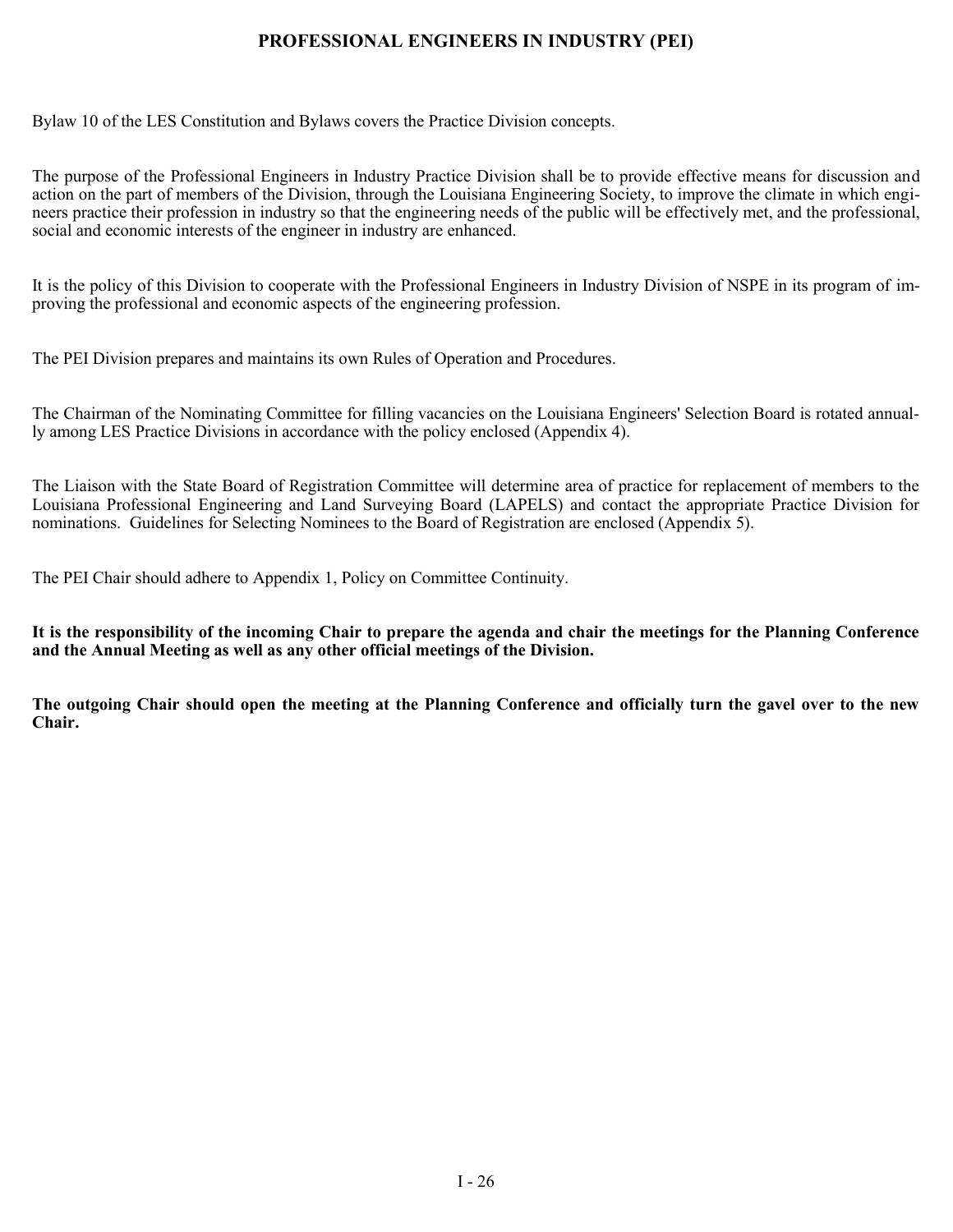## PROFESSIONAL ENGINEERS IN PRIVATE PRACTICE

**CHAIR Jason Thornhill, PE**

**VICE CHAIR Alan D. Krouse, PE**

**SECRETARY-TREASURER Chris Richard, PE**

**ALEXANDRIA REPRESENTATIVE** **Keith Hillman, PE** 

**Alan D. Krouse, PE**

**BATON ROUGE REPRESENTATIVE**

**BAYOU REPRESENTATIVE Amber Plessala, PE**

**LAFAYETTE REPRESENTATIVE**

**Chris Richard, PE**

**LAKE CHARLES REPRESENTATIVE Byron Racca, PE**

**MONROE REPRESENTATIVE** **Jason Thornhill, PE**

**NEW ORLEANS REPRESENTATIVE** **Lee Alexander, PE**

**SHREVEPORT REPRESENTATIVE** **David Kunz, PE**